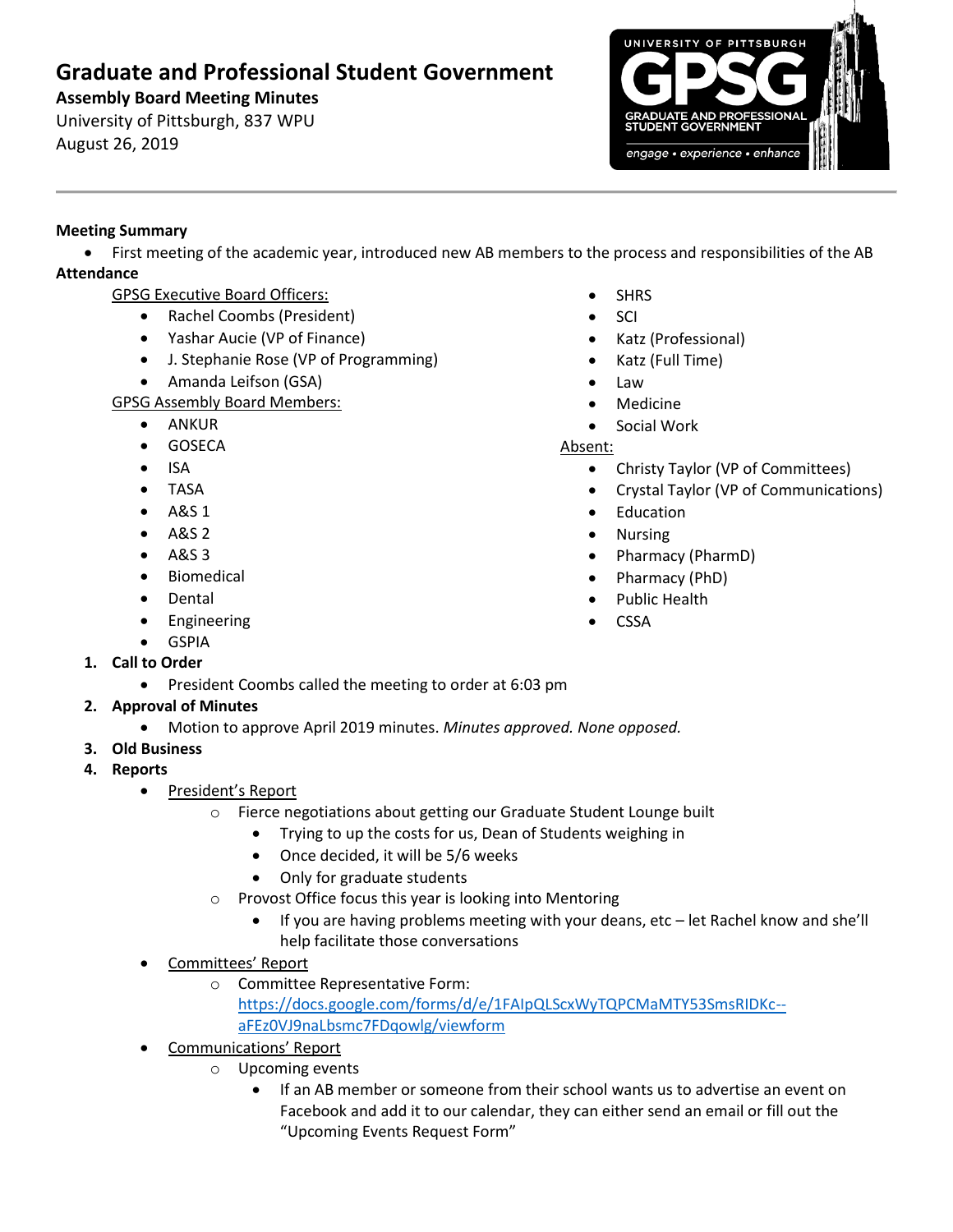[\(https://docs.google.com/forms/d/e/1FAIpQLSfJQPbyDSNDG0kcX8Wj1PbNlPokuGdtKL\\_](https://docs.google.com/forms/d/e/1FAIpQLSfJQPbyDSNDG0kcX8Wj1PbNlPokuGdtKL_NpyItOW8uQpHGyg/viewform) [NpyItOW8uQpHGyg/viewform\)](https://docs.google.com/forms/d/e/1FAIpQLSfJQPbyDSNDG0kcX8Wj1PbNlPokuGdtKL_NpyItOW8uQpHGyg/viewform)

- o Information on Events
	- There is a link for students to follow us on Eventbrite (located in the "Upcoming Events" Page"; [https://www.eventbrite.com/o/graduate-and-professional-student-government-](https://www.eventbrite.com/o/graduate-and-professional-student-government-2911276273)[2911276273\)](https://www.eventbrite.com/o/graduate-and-professional-student-government-2911276273) as another way to stay up to date on GPSG events if they do not use social media or check it often
- Finance's Report
	- o August Finance Report
	- o Finance Committee
		- Intention is to have more regular, and more structured meetings
- Programming's Report
	- o Welcome Back Happy Hour Hofbräuhaus (2705 S. Water Street Pittsburgh, PA 15203)
		- 3 September 2019, 7:00 pm 11:59 pm
		- Tickets: \$10
	- o GPSG Coffee Hour William Pitt Union (Lower Lounge)
		- 9 September 2019, 11:00 am 1:00 pm
		- Tickets: \$5 to hold reservation (will be returned upon sign in to the event, not showing up is a forfeiture of funds)
	- o Event per month for October, November, & December
	- o Looking for members of Programming Committee
		- Email Steph
- Executive Administrator's Report
	- o Assembly Board Representative Expectations
		- Communicating is a big goal this year; communicating with students, with each other, and with the EB board
		- Please send in monthly reports with your information for the agenda
	- o Food Allergies
- Assembly Board Member Reports
	- o *Arts & Sciences*
		- Looking for new VP
		- First meeting is mid-September
	- o *Biomedical*
		- Summer lecture series
		- Welcome back picnic
		- Elections this September
		- October  $2^{nd}$  Annual Student Conferences, where students present their research
			- a. The posters are only for biomedical students, but all students can see the posters
	- o *Dental Medicine*
		- September 6-8<sup>th</sup>: Leadership Retreat
		- 1sth Steel City Conference
		- October  $5<sup>th</sup>$  semi-formal event on the Gateway Clipper
	- o *Education*
		- No report
	- o *Engineering*
		- Leadership hand over June/July
		- Social events over the summer
		- Helped Administration with orientation, combined with all the departments
		- Launch Student/Student mentorship program
	- o *GSPIA*
		- Scavenger Hunt (Sept 15) for new students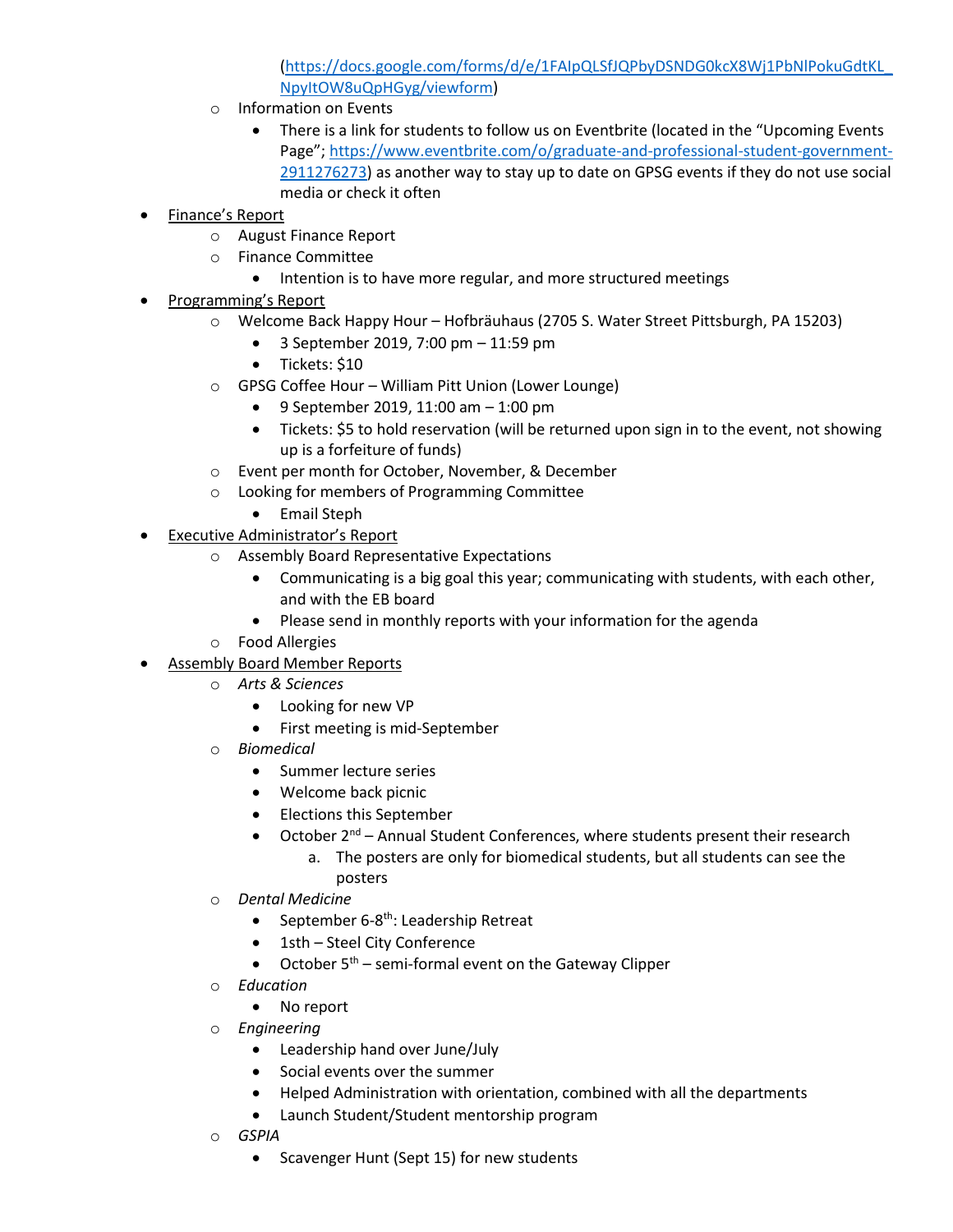- o *School of Computing & Information*
	- **Events:** 
		- a. Information session at the Orientation (8/22) to introduce ourselves to the new graduate and recruit volunteers to join our team.
		- b. SCI Kennywood Day, Sunday 8/25.
		- c. Social hour once a month
		- d. ISO is planning to hold a Bowling Night event in early October
		- e. Collaboratively, a Fall Picnic which is mainly hosted by CS-GSO will be on 10/11
		- f. ISO also proposes a tentative schedule of professional lectures: a) Orientation to library resources (September), and b) English writing seminar with a specific focus on technical writing (Late October).
	- **Communication Amongst Sub Organizations:** How to ensure better communication, collaboration with organizations/departments that fall under the main organization?
	- **Communication with Students:** How to best reach students, email vs. social media
	- Orientation session successful
	- Two organizations
		- **a.** October Events
	- Annual day at Kennywood (200 attendees)
	- Next Friday is  $1^{st}$  Social Event of the school year
- o *Katz (Full Time)*
	- Transition for both boards
		- a. Mid September
	- Welcome Picnic had about 70 people
	- National Black (MBA conference, last week of September)
- o *Katz (Part Time)*
	- Transition for both boards
	- Looking at bylaws, how to better engage and serve professional students
	- First official event tonight (7:30)
- o *Law*
	- Hosting elections for their 1L representatives Sept  $6<sup>th</sup>$ 
		- a. Adding several reps
- o *Medicine*
	- Research Fair September  $16<sup>th</sup>$  for those who did summer research
- o *Nursing* 
	- No report
- o *Pharmacy (PharmD)*
	- No report
- o *Pharmacy (PhD)*
	- No report
- o *Public Health*
	- No report
- o *School of Health & Rehabilitation Sciences*
	- PA upgrade to department
	- Night at the museum Sept  $5<sup>th</sup>$
	- Brand new elections several programs over the summer
	- SAB revamping to better work with the 14 programs that fall underneath the SAB umbrella
- o *Social Work*
	- Worked with Admin over new student orientation, felt it worked better this year
	- Extended orientation series, event going on every week, help new students become adjusted to school
	- Lots of upcoming events during the Fall semester